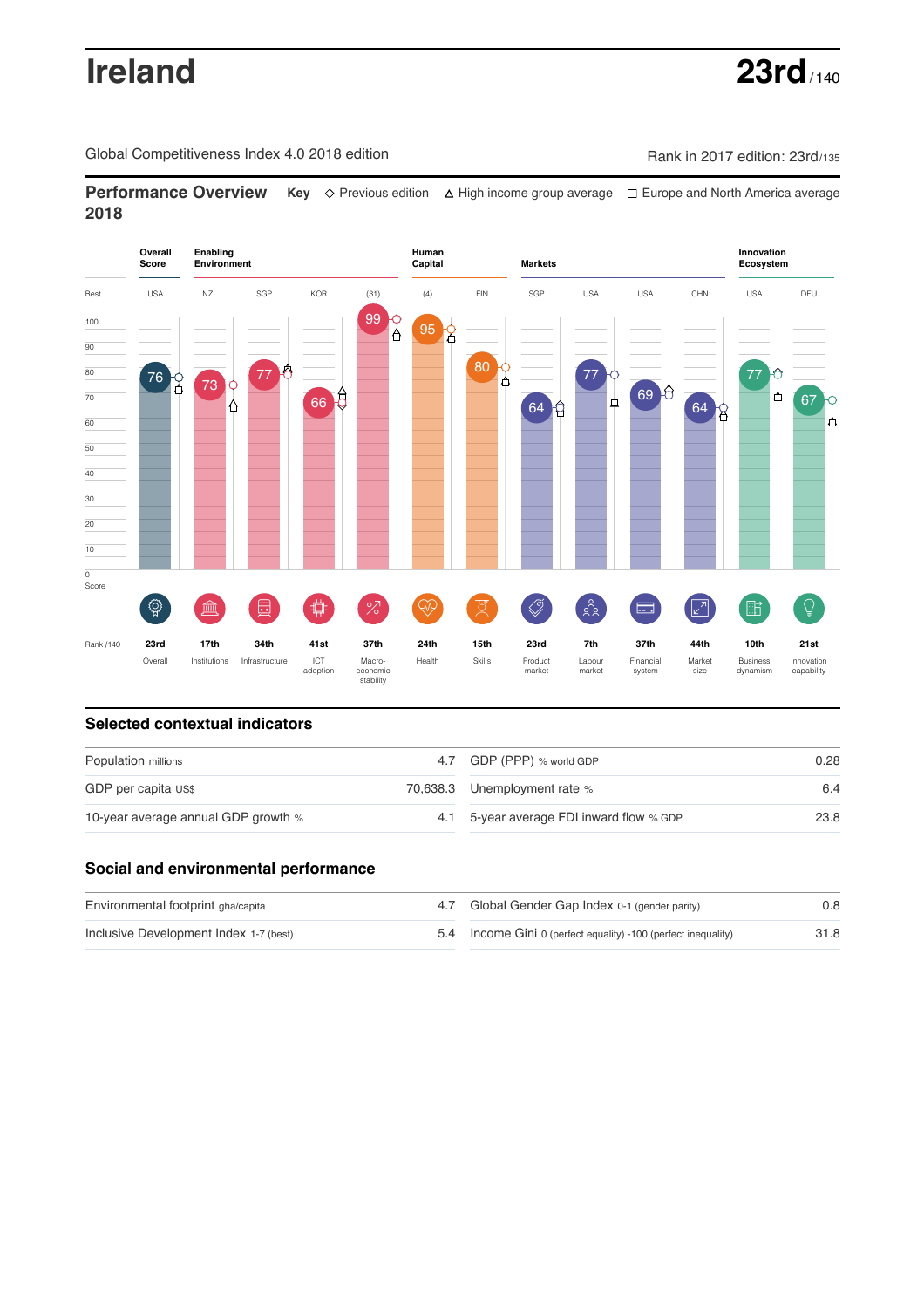## **Ireland 23rd**/140

| <b>Index Component</b>                                                   | Value     | Score *           | Rank/140     | <b>Best Performer</b>       |
|--------------------------------------------------------------------------|-----------|-------------------|--------------|-----------------------------|
| 寙<br>Pillar 1: Institutions 0-100 (best)                                 |           | 73.1 ↑            | 17           | <b>New Zealand</b>          |
| 1.01 Organized crime 1-7 (best)                                          | 5.5       | 75.3 ↑            | 26           | Finland                     |
| 1.02 Homicide rate /100,000 pop.                                         | 0.8       | 99.0 $\sqrt{ }$   | 25           | Multiple (9)                |
| 1.03 Terrorism incidence 0 (very high) -100 (no incidence)               | 98.9      | 98.9 ↑            | 93           | Multiple (24)               |
| 1.04 Reliability of police services 1-7 (best)                           | 5.7       | 77.9 ↓            | 25           | Finland                     |
| 1.05 Social capital 0-100 (high)                                         | 63.5      | 63.5 个            | 8            | Australia                   |
| 1.06 Budget transparency 0-100 (best)                                    | 76.9      | $76.9 =$          | 21           | Multiple (2)                |
| 1.07 Judicial independence 1-7 (best)                                    | 6.0       | 83.3 $\sqrt{ }$   | 12           | Finland                     |
| 1.08 Efficiency of legal framework in challenging regulations 1-7 (best) | 4.1       | 51.1 $\sqrt{ }$   | 35           | Finland                     |
| 1.09 Freedom of the press 0-100 (worst)                                  | 14.6      | 85.4 $\sqrt{ }$   | 16           | Norway                      |
| 1.10 Burden of government regulation 1-7 (best)                          | 3.9       | 48.8 ↓            | 36           | Singapore                   |
| 1.11 Efficiency of legal framework in settling disputes 1-7 (best)       | 4.0       | 50.7 $\downarrow$ | 51           | Singapore                   |
| 1.12 E-Participation Index 0-1 (best)                                    | 0.93      | $93.3$ ↑          | 22           | Multiple (3)                |
| 1.13 Future orientation of government 1-7 (best)                         | 4.5       | 57.8 ↑            | 26           | Singapore                   |
| 1.14 Incidence of corruption 0-100 (best)                                | 74.0      | 74.0 ↑            | 19           | New Zealand                 |
| 1.15 Property rights 1-7 (best)                                          | 5.9       | 80.9 ↓            | 14           | Finland                     |
| 1.16 Intellectual property protection 1-7 (best)                         | 5.8       | 79.5 ↓            | 15           | Finland                     |
| 1.17 Quality of land administration 0-30 (best)                          | 21.0      | $70.0 =$          | 43           | Singapore                   |
| 1.18 Strength of auditing and reporting standards 1-7 (best)             | 5.1       | 69.1 ↑            | 42           | Finland                     |
| 1.19 Conflict of interest regulation 0-10 (best)                         | 8.7       | $87.0 =$          | 4            | Multiple (2)                |
| 1.20 Shareholder governance 0-10 (best)                                  | 6.3       | $63.0 =$          | 45           | Kazakhstan                  |
| 員<br>Pillar 2: Infrastructure 0-100 (best)                               |           | 77.0 ↓            | 34           | Singapore                   |
| 2.01 Road connectivity index 0-100 (best)                                | 76.4      | $76.4 =$          | 42           | <b>United States</b>        |
| 2.02 Quality of roads 1-7 (best)                                         | 4.5       | 57.9 ↓            | 49           | Singapore                   |
| 2.03 Railroad density km of roads/square km                              | 30.2      | $75.6 =$          | 26           | Multiple (20)               |
| 2.04 Efficiency of train services 1-7 (best)                             | 3.9       | 49.1 ↓            | 46           | Switzerland                 |
| 2.05 Airport connectivity score                                          | 139,529.5 | 68.1 ↓            | 33           | Multiple (8)                |
| 2.06 Efficiency of air transport services 1-7 (best)                     | 5.4       | 73.8 ↓            | 29           | Singapore                   |
| 2.07 Liner Shipping Connectivity Index 0-157.1 (best)                    | 10.7      | 10.7 $\sqrt{ }$   | 82           | Multiple (4)                |
| 2.08 Efficiency of seaport services 1-7 (best)                           | 5.0       | 66.1 ↓            | 27           | Singapore                   |
| 2.09 Electrification rate % pop.                                         | 100.0     | $100.0 =$         | $\mathbf{1}$ | Multiple (66)               |
| 2.10 Electric power transmission and distribution losses % output        | 7.2       | 96.7 ↑            | 44           | Multiple (9)                |
| 2.11 Exposure to unsafe drinking water % pop.                            | 0.6       | $100.0 =$         | 9            | Multiple (23)               |
| 2.12 Reliability of water supply 1-7 (best)                              | 5.9       | 80.9 $\sqrt{ }$   | 39           | Switzerland                 |
| ₽<br>Pillar 3: ICT adoption 0-100 (best)                                 |           | 66.0 ↑            | 41           | Korea, Rep.                 |
| 3.01 Mobile-cellular telephone subscriptions /100 pop.                   | 102.9     | 85.7 ↓            | 99           | Multiple (68)               |
| 3.02 Mobile-broadband subscriptions /100 pop.                            | 102.0     | n/a               | 25           | <b>United Arab Emirates</b> |
| 3.03 Fixed-broadband Internet subscriptions /100 pop.                    | 29.4      | 58.9 ↑            | 27           | Switzerland                 |
| 3.04 Fibre Internet subscriptions /100 pop.                              | 0.2       | n/a               | 82           | Korea, Rep.                 |
| 3.05 Internet users % pop.                                               | 85.0      | 85.0 ↑            | 23           | Iceland                     |
| <sup>%</sup> Pillar 4: Macroeconomic stability 0-100 (best)              |           | 99.4 个            | 37           | Multiple (31)               |
| 4.01 Inflation annual % change                                           | 0.0       | 98.7 ↑            | 85           | Multiple (74)               |
| 4.02 Debt dynamics 0-100 (best)                                          | 100.0     | $100.0 =$         | 1            | Multiple (36)               |
| Ğ,<br>Pillar 5: Health 0-100 (best)                                      |           | $95.1$ ↑          | 24           | Multiple (4)                |
| 5.01 Healthy life expectancy years                                       | 70.4      | $95.1$ 1          | 23           | Multiple (4)                |
|                                                                          |           |                   |              |                             |
| 성<br>Pillar 6: Skills 0-100 (best)                                       |           | 79.9 ↑            | 15           | <b>Finland</b>              |
| 6.01 Mean years of schooling Years                                       | 12.5      | $83.3 =$          | 18           | Finland                     |
| 6.02 Extent of staff training 1-7 (best)                                 | 5.0       | 67.0 ↑            | 16           | Switzerland                 |
| 6.03 Quality of vocational training 1-7 (best)                           | 4.9       | 64.7 ↑            | 22           | Switzerland                 |
| 6.04 Skillset of graduates 1-7 (best)                                    | 5.1       | 68.5 ↑            | 12           | Switzerland                 |
| 6.05 Digital skills among population 1-7 (best)                          | 5.2       | 70.0 ↑            | 19           | Sweden                      |
| 6.06 Ease of finding skilled employees 1-7 (best)                        | 5.0       | 67.4 $\sqrt{ }$   | 12           | <b>United States</b>        |
| 6.07 School life expectancy Years                                        | 19.6      | $100.0 =$         | 3            | Multiple (9)                |
| 6.08 Critical thinking in teaching 1-7 (best)                            | 4.2       | 52.6 个            | 31<br>49     | <b>United States</b>        |
| 6.09 Pupil-to-teacher ratio in primary education Ratio                   | 16.1      | $84.8 =$          |              | Multiple (6)                |